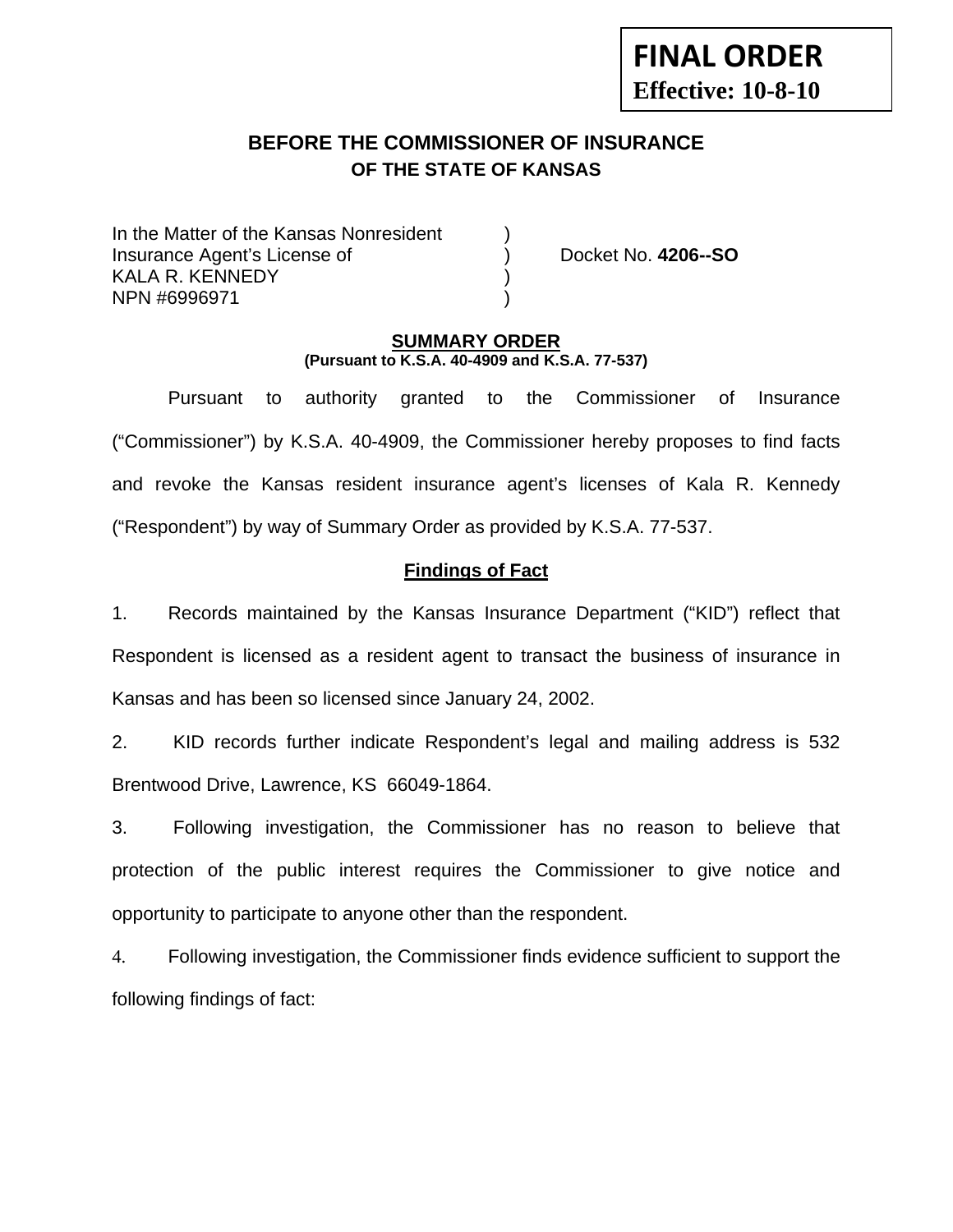5. While employed by the Chris J. Munk Insurance Agency, Respondent accepted payments from customers, entered the payments on the computer and printed receipts, then deleted the entries and retained the payments.

6. In a letter mailed to Respondent's address of record on August 19, 2010, counsel

for KID informed Respondent of the allegations contained in paragraph 5 above and

invited Respondent to reply within 15 business days if she disputed them.

7. To date, Respondent has not replied, and the letter has not been returned.

8. The allegation that Respondent converted premium funds to her own use is uncontroverted.

#### **Applicable Law**

9. K.S.A. 40-4909(a) provides, in relevant part:

"The commissioner may deny, suspend, revoke or refuse renewal of any license issued under this act if the commissioner finds that the applicant or license holder has. . .

(4) Improperly withheld, misappropriated or converted any moneys or properties received in the course of doing insurance business. . . .

(8) Used any fraudulent, coercive, or dishonest practice, or demonstrated any incompetence, untrustworthiness, or financial irresponsibility in the conduct of business in this state or elsewhere. . . ." K.S.A. 40-4909(a).

10. In addition, the Commissioner may revoke any license issued under the Insurance Agents Licensing Act if the Commissioner finds that the interests of the insurer or the insurable interests of the public are not properly served under such

license. K.S.A. 40-4909(b).

#### **Conclusions of Law**

11. The Commissioner has jurisdiction over Respondent as well as the subject matter of this proceeding, and such proceeding is held in the public interest.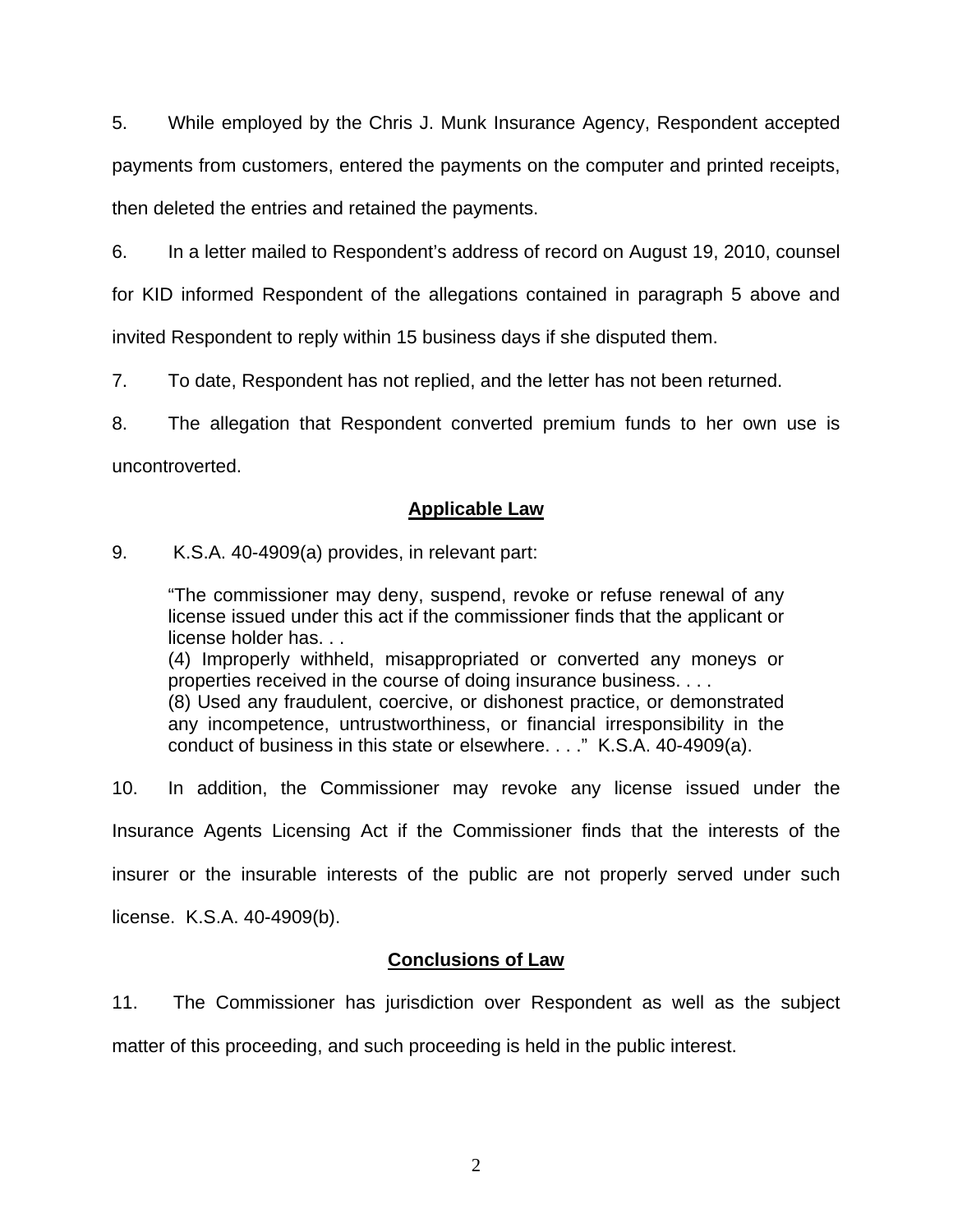12. The Commissioner finds, based on the facts contained in paragraphs 5 and 6, that Respondent has improperly withheld, misappropriated, or converted money or property received in the course of doing insurance business.

13. The Commissioner also finds that Respondent's method of concealing conversion of premium is a dishonest practice and demonstrates untrustworthiness in the conduct of business.

14. Based on the foregoing findings, the Commissioner concludes that sufficient grounds exist for the revocation of Respondent's insurance agent's license pursuant to K.S.A. 40-4909(a).

15. The Commissioner further concludes Respondent's license may be revoked pursuant to K.S.A. 40-4909(b) because such license is not properly serving the interests of the insurer and the insurable interests of the public.

16. Based on the facts and circumstances set forth herein, it appears that the use of summary proceedings in this matter is appropriate, in accordance with the provisions set forth in K.S.A. 77-537(a), in that the use of summary proceedings does not violate any provision of the law, the protection of the public interest does not require the KID to give notice and opportunity to participate to persons other than Respondents, and after investigation, KID believes in good faith that the allegations will be supported to the applicable standard of proof.

 **IT IS THEREFORE ORDERED BY THE COMMISSIONER OF INSURANCE THAT** the Kansas resident insurance agent's license of Kala R. Kennedy is hereby **REVOKED. It is further ordered,** that Kala R. Kennedy shall **CEASE and DESIST** from the sale, solicitation, or negotiation of insurance and/or receiving compensation

3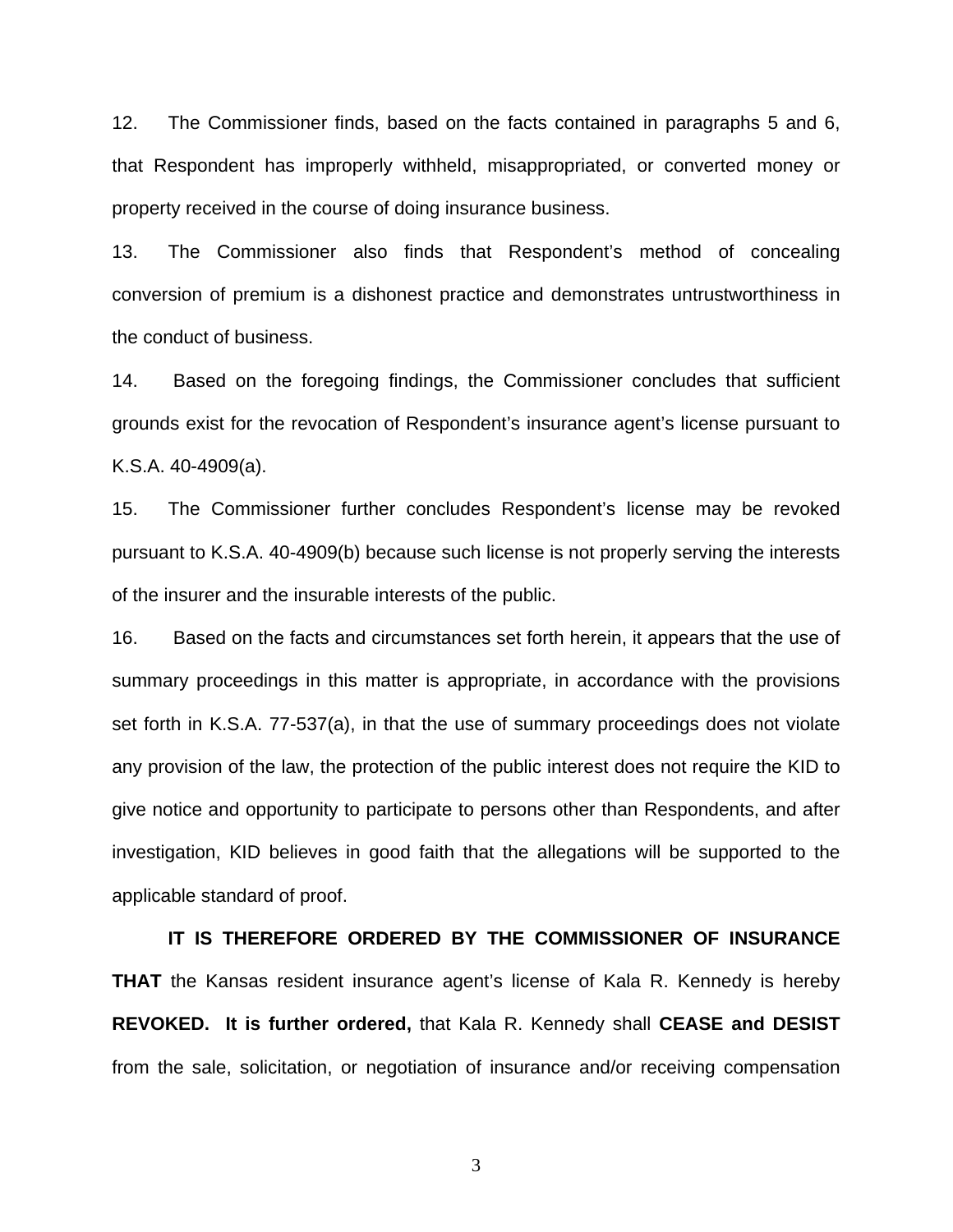deriving from the sale, solicitation, or negotiation of insurance conducted on and after

the effective date of this order.

#### IT IS SO ORDERED THIS 20th DAY OF SEPTEMBER 2010, IN THE CITY **OF TOPEKA, COUNTY OF SHAWNEE, STATE OF KANSAS.**



 \_/s/ Sandy Praeger\_\_\_\_\_\_\_\_\_\_\_\_\_\_\_\_ Sandy Praeger Commissioner of Insurance

/s/ John W. Campbell John W. Campbell General Counsel

## **NOTICE OF RIGHTS TO HEARING AND REVIEW**

#### **Within fifteen (15) days of the date of service of this Summary Order,**

**Respondent** may submit a written request for a hearing pursuant to K.S.A. 77-537 and

K.S.A. 77-542. Any request for a hearing should be addressed to the following:

 John W. Campbell, General Counsel Kansas Insurance Department 420 S.W.  $9<sup>th</sup>$  Street Topeka, Kansas 66612

If a hearing is requested, the Kansas Insurance Department will serve notice of

the time and place of the hearing and information on procedures, right of representation,

and other rights of parties relating to the conduct of the hearing.

**If a hearing is not requested in the time and manner stated above, this Summary Order shall become effective as a Final Order upon the expiration of time for requesting a hearing.** In the event Respondent files a Petition for Judicial